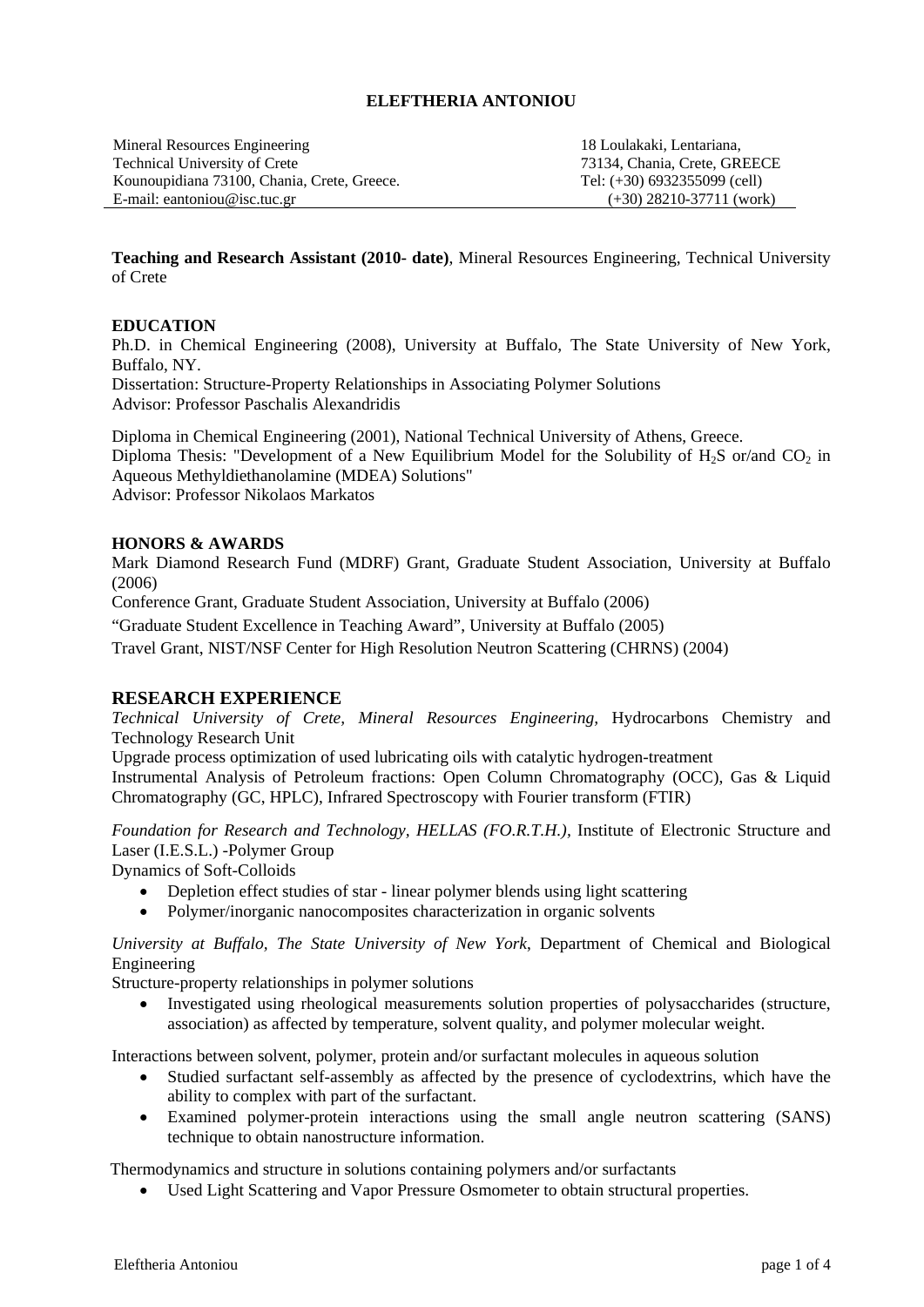• Determined the surface energy properties of various liquids using contact angle measurements.

Research management

- Supervised the work of four undergraduate researchers.
- Provided lab training to new undergraduate and graduate students.
- Laboratory Safety Coordinator.

*National Technical University of Athens, Greece*, Department of Chemical Engineering Senior-year diploma thesis:

• Modeled the equilibrium of a gas absorption column used to purify refinery toxic gases in the framework of a joined-project between the university and Asprofos Engineering S. A. The column used MDEA to absorb  $H_2S$  or/and  $CO_2$  in its different stages. Experimental data from the literature where modeled to conclude in a general equation that described the solubility of  $H_2S$  or/and  $CO_2$  in aqueous MDEA solutions.

# **TEACHING EXPERIENCE**

*Teaching Assistant, Mineral Resources Engineering, Technical University of Crete*  Physical Processes (Spring 2010, teaching & Lab session) Fossil Fuels (Fall 2010, teaching & Lab session)

*Teaching Assistant – Department of Chemical & Biological Engineering, University at Buffalo, The State University of New York* 

MAE 204, Thermodynamics (Fall '07, Summer '05, '06, '07) CE 457/527 Colloid & Surface Phenomena (Spring '05, '06) CE 212, Introduction to Chemical Engineering (Fall '02, '03, '04, '05) CE 304, Chemical Engineering Thermodynamics (Spring '03)

Assisted students to solve problem sets by leading recitations and holding office hours. Graded problem sets, quizzes, and final exams. Substituted the Professor in class, prepared and presented lectures. Maintained the course web page.

#### **WORKSHOPS**

12<sup>th</sup> European School on Rheology, Laboratory of Applied Rheology and Polymer Processing of the Katholieke Universiteit Leuven, Leuven, Belgium (September 2009) Neutron Scattering – Laboratory Course, Jülich, Germany (September 2008)

# **EMPLOYMENT HISTORY**

*Foundation for Research and Technology Hellas (FO.R.T.H.), Polymer Group, Institute for Electronic Structure and Laser*: Postdoctoral Researcher (2008 - 2010)

*Research Foundation, University at Buffalo, The State University of New York, Buffalo, NY*: Research Assistant (2004-2008)

*Department of Chemical & Biological Engineering, University at Buffalo, The State University of New York, Buffalo, NY*: Teaching Assistant (2002-2008)

*Kalipsis*: Administrative Software Officer (Sept. 2001 - June 2002) Responsible for registering the specifications of a software project, under development, and participated in the committee for the design of the flow chart of this software project.

*Asprofos Engineering* (A "Hellenic Petroleum" Company): Intern (Summer 1999) Contributed on a number of Asprofos / Foster Wheeler design standards and methods used in designing process equipment.

*"Kyknos"* Food processing Company: Trainee Engineer (Summer 1998) Supervised the product lines and the product quality control laboratory.

*"Ukrnafta"* Central Research Laboratory, Ivano-Frankivsk, Ukraine: Trainee Engineer (Summer 1997)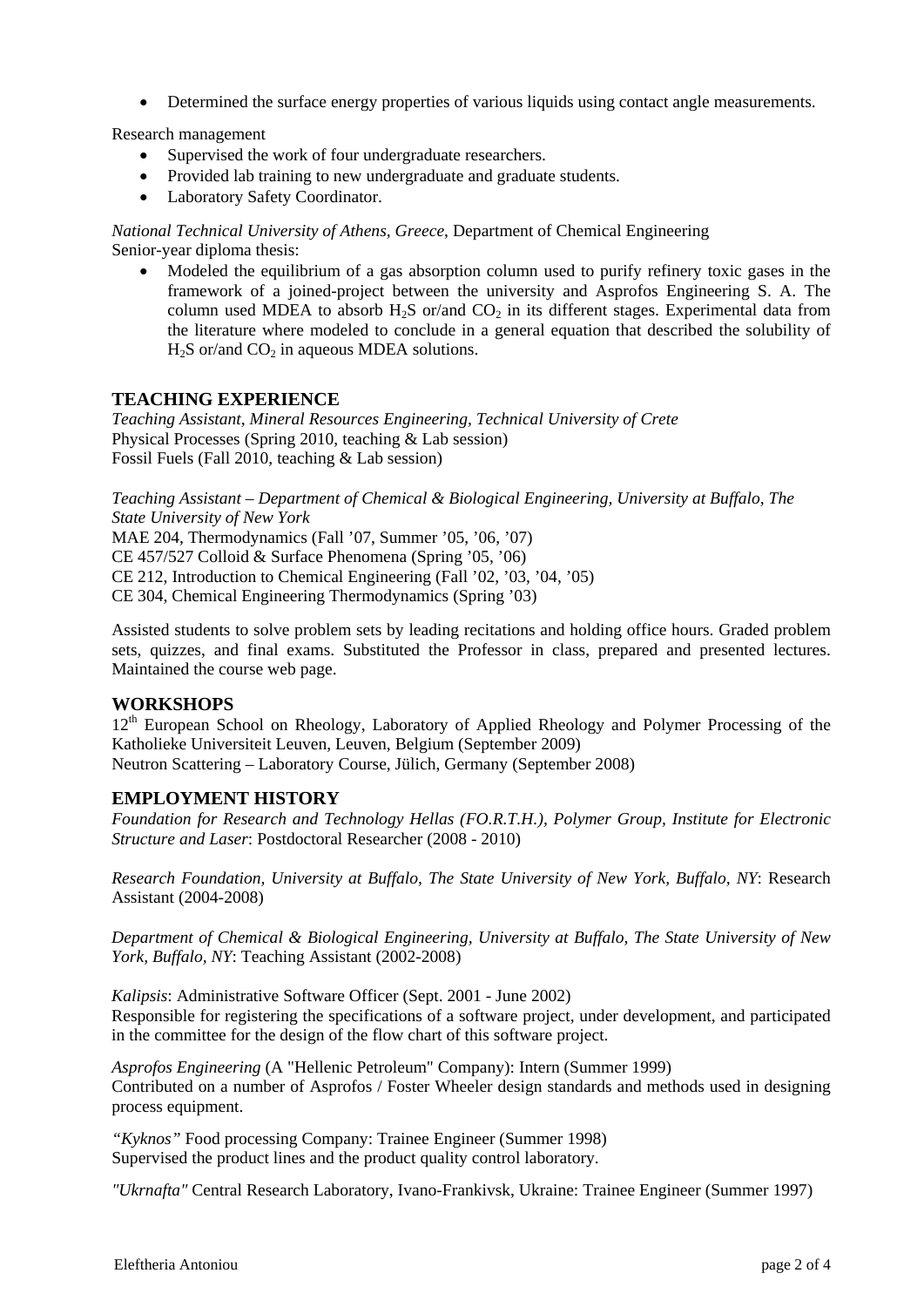Analyzed technological properties of fluids used in oil wells drilling and casing. Also worked on intensification of oil production and analysis of chemical agents and materials.

#### **PUBLICATIONS & CONFERENCES**

Antoniou, E.; Tsianou, M. "Solution Properties of Dextran in Water and in Formamide" *J. Appl. Polym. Sci.* **2010**, in press.

Antoniou, E.; Themistou, E.; Sarkar, B.; Tsianou, M.; Alexandridis, P. "Structure and Dynamics of Dextran in Binary Mixtures of a Good and a Bad Solvent" *Colloid and Polym. Sci.* **2010**, 288, 1301- 1312.

Antoniou, E.; Buitrago C. F.; Tsianou, M.; Alexandridis, P. "Solvent Effects on Polysaccharide Conformation" *Carbohydr. Polym*. **2010**, 79, 380-390.

Antoniou, E.; Alexandridis, P. "Polymer Conformation in Mixed Aqueous Polar Organic Solvents" *Eur. Polymer J.* **2010**, 46, 324-335.

Antoniou, E.; Vlassopoulos, D. "Polymer/inorganic nanocomposites characterization in organic solvents and in the presence of polymer chains (depletion effects)", Topical Meeting "Synthesis and Surface Modification of Nanocolloids", Baiona, Spain, **2009**.

Antoniou, E.; Tsianou, M.; Alexandridis, P. "Solvent Modulation of Polysaccharide Conformation" Extended Abstract, AICHE 2008 Annual Meeting, Philadelphia, Pennsylvania, United States, **2008**, #443c - Self Assembly in Solution I. http://www.nt.ntnu.no/users/skoge/prost/proceedings/aiche-2008/data/papers/P133290.pdf

Tsianou, M.; Fajalia, A. I.; Antoniou, E.; Alexandridis, P. "Control of Self-Assembly by Molecular Recognition Between Hydrophobes and Cyclodextrins" Abstracts of Papers, AICHE 2008 Annual Meeting, Philadelphia, Pennsylvania, United States, **2008**, #509e - Self Assembly in Solution II.

Antoniou, E.; Themistou, E.; Tsianou, M.; Alexandridis, P. "Polysaccharide solution properties modulated by solvent mixtures" Abstracts of Papers, 236th ACS National Meeting, Philadelphia, PA, United States, **2008**, POLY-633.

Antoniou, E.; Themistou, E.; Tsianou, M.; Alexandridis, P. "Dextran in polar solvents: Dilute solution viscometry" Abstracts of Papers, 236th ACS National Meeting, Philadelphia, PA, United States, **2008**, PMSE-194.

Antoniou, E.; Themistou, E.; Tsianou, M.; Alexandridis, P. "Solvent Effects on Polysaccharide Conformation" Extended Abstract, AICHE 2007 Annual Meeting, Salt Lake City, Utah , United States, **2007**, #418c - Fundamentals of Interfacial Phenomena II.

Antoniou, E.; Buitrago, C. F.; Tsianou, M.; Alexandridis, P. "Solution Properties of Polysaccharides in Water and Polar Organic Solvents" Abstracts of Papers, AICHE 2006 Annual Meeting, San Francisco CA, United States, **2006**, #462 - Self Assembly in Solution II. http://aiche.confex.com/aiche/2006/techprogram/P74107.HTM

Antoniou, E.; Tsianou, M.; Neelamegham, S.; Alexandridis, P. "Interactions between Fibrinogen and PEG Polymers in Aqueous Solution" Abstracts of Papers, AICHE 2006 Annual Meeting, San Francisco CA, United States, **2006**, # 204f - Self-Assembled Biomaterials. http://aiche.confex.com/aiche/2006/webprogrampreliminary/Paper74221.html

Antoniou, E.; Tsianou, M.; Alexandridis, P. "Solvent and Solute Effects on Aqueous Solution Properties of Associating Polymers" Abstracts of Papers, 230th ACS National Meeting, Washington, DC, United States, **2005**, COLL-023.